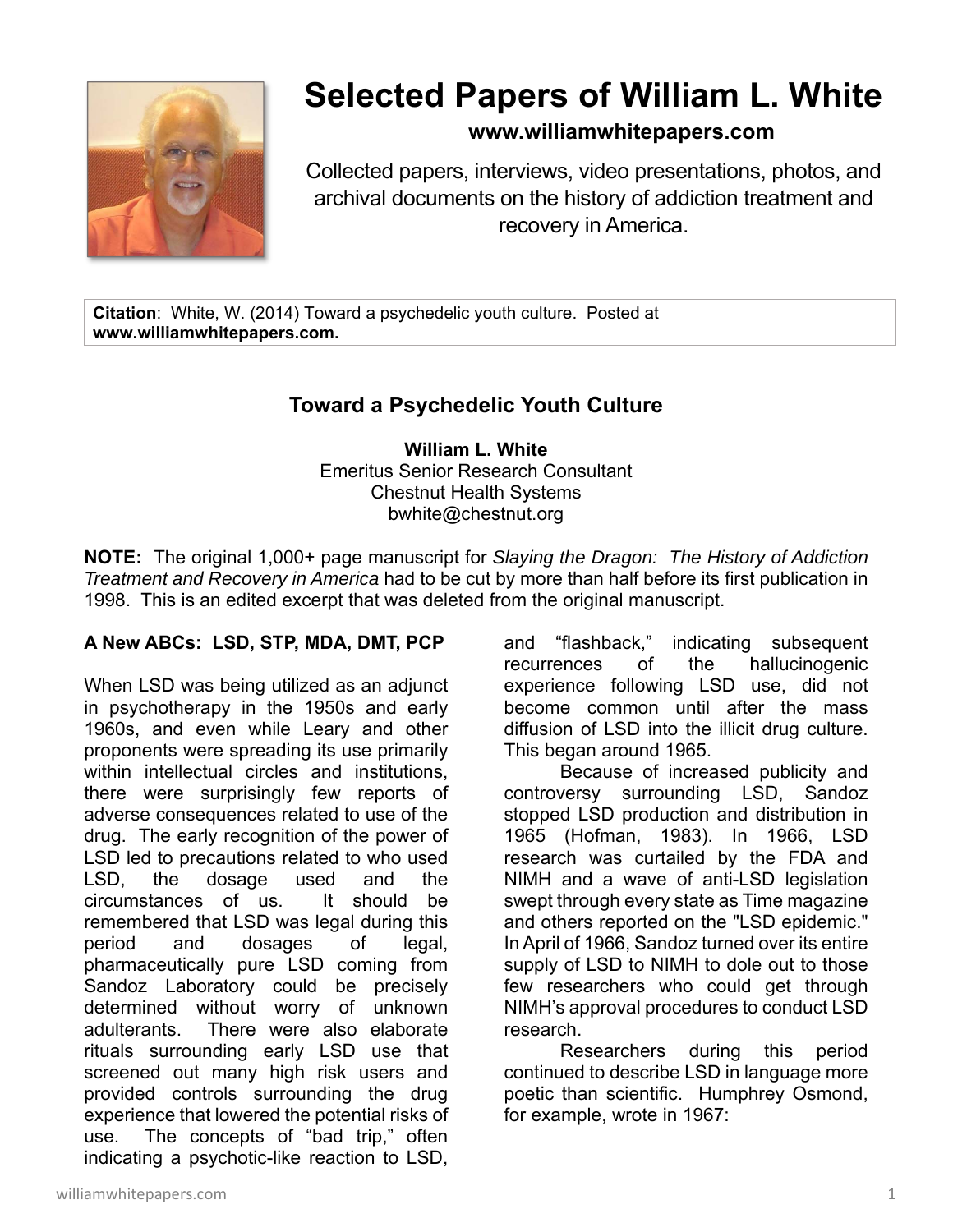*I believe that the psychedelics provide a chance, perhaps only a slender one for homofaber, the cunning, ruthless, foolhardy, pleasure-greedy toolmaker to emerge into that other creature whose presence we have so rashly presumed, homo sapiens, the wise, the understanding, the compassionate, in whose fourfold vision- art, politics, science and religion are one. Surely we must seize the chance* (Hoffer and Osmond, 1967, p. 134).

Sidney Cohen's *The Beyond Within* appeared in 1967 as the first scientifically objective book on LSD. Cohen's book included warnings about indiscriminate and uncontrolled use of LSD.

LSD (along with marihuana) became the central offering of that portion of the illicit drug culture catering to youthful polydrug users. A single dose of LSD could be purchased in the late 1960s for anywhere from \$2.50 to \$10 and brand names changed constantly: Pink Dots, Orange Sunshine, Purple Haze, Yellow Caps, and Pink Wedge, to name just a few.

A large number of other hallucinogens emerged in the 1960s and 1970s with names ranging from the quaint to the alphabet soup. STP (2, 5-dimethoxy-4-methyl amphetamine), MDA (Methylenedioxyamphetamine), and DMT ((Dimethyltryptamine) were typical of these offerings. STP was synthesized in 1964 and appeared in California in 1967. Its chemical structure resembled both mescaline and amphetamine *The Berkeley Barb* reported that the name STP stood for "Serenity, Tranquility, Peace," but legend had it that the alleged "cook" and distributor of STP named the drug after the popular oil additive and advertised that it "made your motor run smoother and lubricated your head." STP developed much of its negative notoriety from adverse reactions to the drug during the 1967 "Summer of Love" in the Haight Asbury district of San Francisco.

 MDA was synthesized by Gordon Alles in 1932 but didn't appear in the illicit drug culture until the late 1960s because it was far more difficult to manufacture than other hallucinogens. The first illicit supplies

of MDA were diverted from Department of Defense experiments with the drug.

 MDMA (3-4 methylenedioxymethamphetamine), known in the illicit drug culture as "Ecstacy," "XTC," or "Adam," was first developed as a potential diet aid in 1914 by the Merck pharmaceutrical company in German. Its medical use was quickly discontinued because of such side effects as nausea and vomiting. MDMA may be synthesized or derived from nutmeg, sassafras, crocus, or parsley. It is closely related to two other drugs, MDA and methamphetamine. The drug has both stimulant and hallucinogenic properties, the latter effect noted with increased dosages (Siegel, 1986). Alexander Shulgin began publishing papers on the effects of MDMA in 1962. It first appeared in the illicit drug culture in 1970 but never gained the popularity of LSD and MDA. During the early 1980s, the drug began being used as an adjunct in psychotherapy in a manner similar to earlier work with LSD. As a result of reports of positive experiences with the drug in this setting, interest in the drug increased which was followed by the emergence of the drug on the illicit drug market. MDMA was consumed orally and was usually sold in a gelatin capsule or white pill at \$35 to \$50 per dose.

DMT was a semi-synthetic hallucinogen first synthesized by Manske in 1931. It was known in the 1960s for its rapid onset of action and short duration of effect. It was called "businessman's lunch" because the high could be experienced over a lunch hour. Its close chemical cousins included DET and DPT.

Phencyclidine hydrochloride (PCP) was developed in the early 1950s and introduced into medicine in 1959 by Park, Davis & Company under the trade name *Sernyl*. The drug seemed to have great promise as a surgical anesthetic. It produced rapid unconsciousness and also lessoned post-surgical pain. The problem that arose was during clinical trials with humans was that about fifteen percent of patients receiving the drug awoke from anesthesia in a state of profound disorientation resembling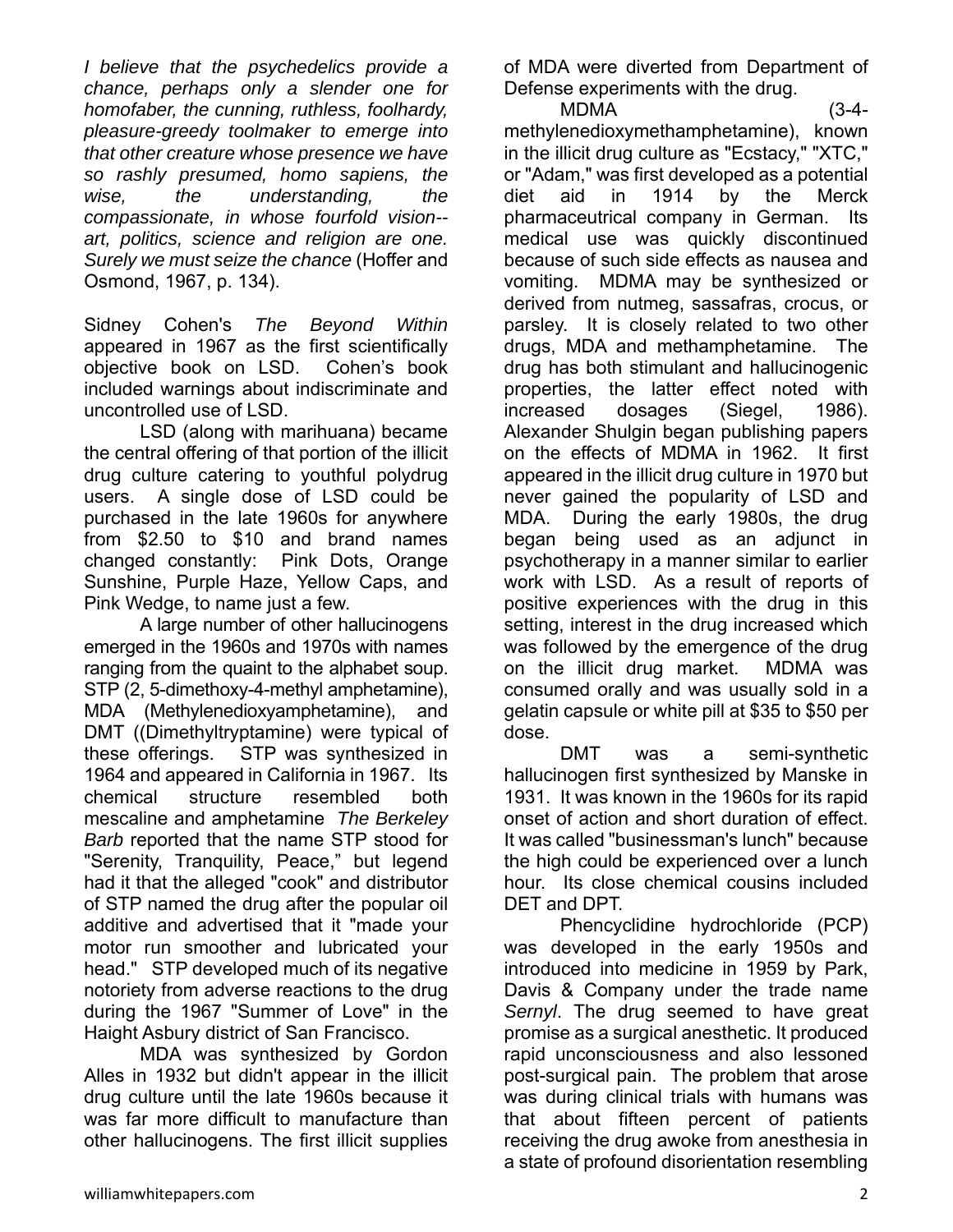schizophrenia. Due to these toxic reactions, the drug's use with humans was banned and further legal availability was restricted to its use as an immobilizer of upper primates in veterinary medicine until it was replaced in the late 1970s with a more effective alternative. It was that same period in which PCP ("angel dust") use gained popularity in the illicit drug culture until the accumulation of adverse reactions led ot its declining use and castigation (as "dummy dust").

The illicit culture also offered an alleged menu of natural hallucinogens that ranged from peyote buttons, mescaline, and a variety of hallucinogenic mushrooms. Beginning in 1975, manuals began to appear in "psychedelic shops" that provided instructions for growing your own hallucinogenic mushrooms.

#### **On Hallucinogenic Bananas**

The phenomenon that was the psychedelic era of the 1960s was marked by farce as well as tragedy. One of the most remarkable of such farces began when the Berkeley Barb, as a spoof, announced that you could get high smoking banana peel. Held up as a "legal turn-on," newspapers across the country picked up the story and there was a run on bananas in grocery stores across the country. Banana joints became the momentary rage as were recipes for preparing this special banana concoction. Like everything in the sixties drug culture, it was even given a special name--"Mellow Yellow." Drug connoisseurs in underground papers compared the banana high to everything from opium to psilocybin--a nebulous comparison for youthful drug users who for the most part had tried neither drug. Concerned parents carefully watched their children for any telltale signs of precocious interest in fruit. While Yellow Mellow turned out only to be what it remains--a tasty source of potassium. Other common household products that the media warned might have hidden intoxicating qualities included oregano, catnip, nutmeg and mixing aspirin and Coca-Cola.

#### **Cultural Shifts**

The decade of the 1960s was one of great cultural turbulence. It was a decade that opened with such socially significant medical breakthroughs and ominous warnings: the introduction of the first birth control pill and intrauterine birth control device and the discovery that severely deformed babies had been born to mothers taking the new tranquilizer thalidomide. It was a decade that began with jarring international political events: the Bay of Pigs invasion of Cuba and the erection of the Berlin Wall. It was a decade of movements: civil rights, the war on poverty, student's rights, anti-war protests, and women's rights. It was a decade of urban riots and "police riots." It was a decade of assasination: Medgar Evers (1963), John Kennedy (1963), Malcolm X (1965), Robert Kennedy (1968), and Martin Luther King (1968). It was a decade of daily body counts from Vietnam.

The decade of the 1960s was a decade of personal exploration as encounter groups and sensitivity groups spread eastward from the Esalen Institute in California. Personal styles changed as young men grew long hair in emulation of a suddenly popular Liverpool rock group. It was a decade in which traditional values and aspirations were being challenged by a significant portion of the largest generation of youth in American history. America's "war babies" were leaving home in mass to find their niche in the world. Heavily programmed for academic and occupational achievement, many began to question that path. Even the most casual observer nodded in agreement to Bob Dylan's anthem for the 1960s: "The Times, They are A-Changin'."

The development of a youthful polydrug using subculture within the U.S. is a story within this saga of political and cultural turbulence. And even the relationship between these large and smaller stories is an interesting one that has been a subject of much speculation. Jill Jonnes notes in her recent account of this period how the political right viewed drugs as a provocative agent in the radicalization of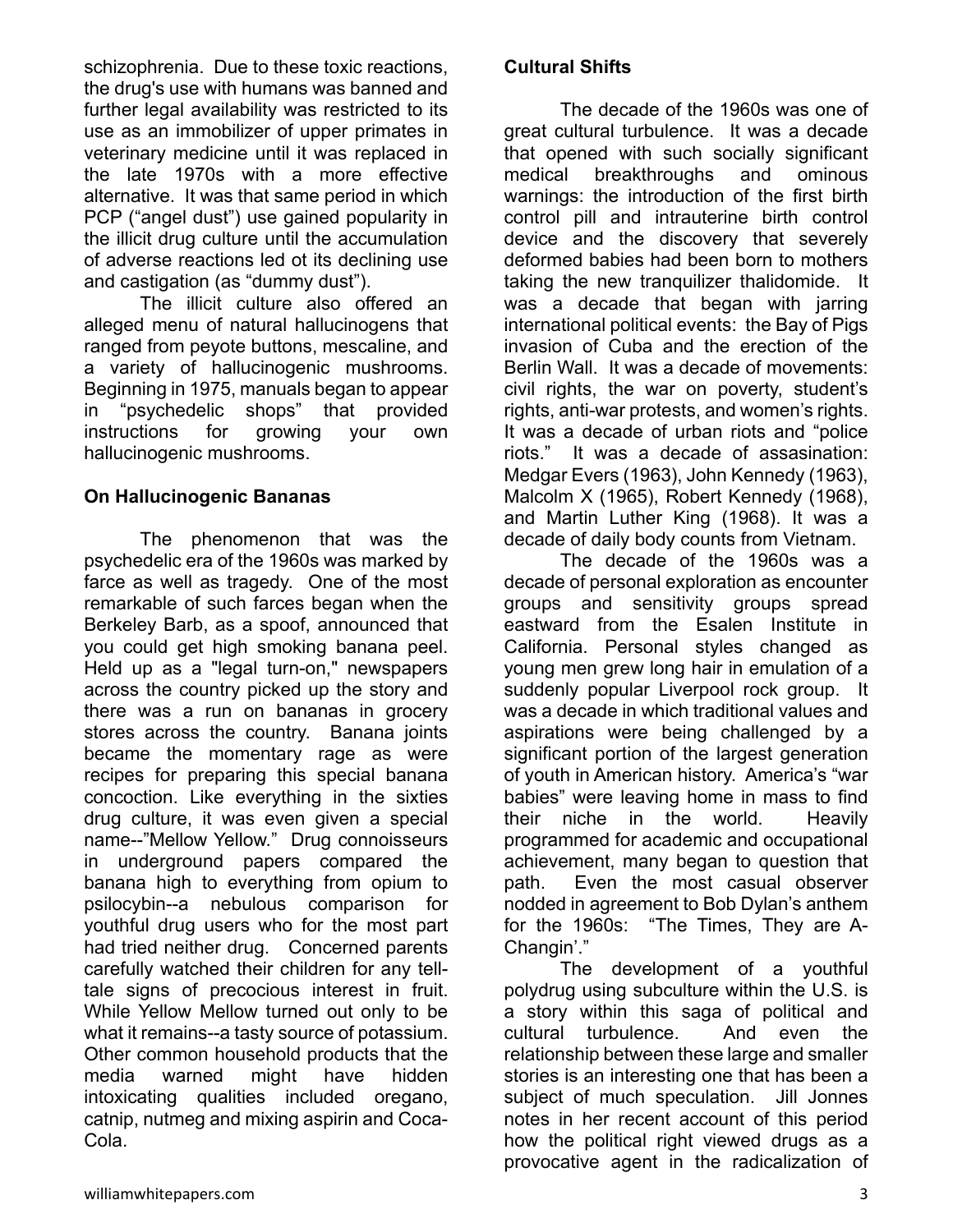American youth, while the political left charged that the infusion of drugs was a government plot to depoliticize American youth (Jonnes, 1996, p. 236). While retrospective analyses of the causes will continue, what was clear in the early to mid-1960s was that week by week, city by city, the diffusion of LSD and cannabis experimentation was moving across America. Those who couldn't wait migrated toward where its use was already concentrated, and in the mid-1960s that place was California.

In 1965, a *San Francisco Examiner* reporter, Michael Fallon, coined the word "hippie" in an article on the Blue Unicorn coffeehouse (Stevens, 1987, p. 298). The term, a variation of Norman Mailer's term "hipster," described a new rebellious style of long hair, exotic dress, and exotic chemical tastes (Smith & Luce, 1971, p. 99). Other self-applied terms were more common such as "freaks" and "heads." The term "freak," like the earlier used "dope fiend" used a term of derision from the dominant culture as a badge of pride. The term also captured the essence of feeling outside the mainstream culture and voluntarily choosing to embrace this outsider role.

This style blossomed into a fully developed culture with its own language, music, dress, food, rituals, symbols, values and underground economy. There were full time participants in the culture and weekend hippies who held "straight" jobs during the week and donned their more exotic garb for weekend forays into America's burgeoning counter culture. Some were drawn to its values and politics, some to its chemical sacraments, and some to media promises of "free love." Others simply stumbled in by accident or curiosity.

LSD and marihuana became the temporary sacraments in a blossoming youth drug culture. It was a culture characterized by psychedelic and black light poster art, Zig-Zag cigarette papers, incense sticks, candles, exotic light shows, underground comics, tie-dyed t-shirts, bellbottom pants, Mexican ponchos, mod miniskirts, paisley dresses, and Jesus-lookalikes. Members of this new culture

eschewed their birth names for such monikers as "Bear," "Tank," "River," "Boo," "Speedy," and "Girl." Conversations were laced with such over-used phrases as "far out," "groovy,"and "out of sight" and a rich mixture of bastardized hipster talk. It was a time of conversations about peace, love, harmony, freedom, and "cosmic consciousness." It was a time of pre-AIDS liberated sex, communal living, and road trips to rock festivals. It was a time of growing political consciousness and the emergence of "new left" political action groups like Students for a Democratic Society (SDS). The drug using youth culture splintered--with some seeking detachment from the world, others seeking confrontation with the world.

Counterculture literature of the era included the *Whole Earth Catalogue*, *I Ching*, *The Tibetan Book of the Dead*, the *Tao Te Ching, Black Elk Speaks*, *The Teachings of Don Juan*, *Summerhill*, and *Stranger in a Strange Land*. LSD-themed movies of the day included *LSD I Hate You* (1966), *Hallucination Generation* (1966), *Psych-Out* (1966), *The Love-Ins* (1967), and *The Trip* (1967), but LSD users were more likely to be found appreciated the vivid visual effects of movies like *2001: A Space Odyssey* (1968), *Yellow Submarine* (1968), and the revival of *Fantasia* (1940).

A whole genre of music--Acid Rock- grew up around LSD and was popularized by such groups as the Grateful Dead, the Jefferson Airplane, Big Brother and the Holding Company and Jimi Hendrix. Other musicians integrated drug themes into their music: first Dylan, Donovan, and the Rolling Stones and later the Beatles and many other groups. Media coverage of drug use and/or drug arrests of such personages as Mick Jagger, Keith Richards, John Lennon, Paul McCartney, and George Harrison seemed to bless the use of these new sacraments at a time songs like "White Rabbit" and "Purple Haze" wafted and ripped through the airwaves.

If there was a coming out party for this new culture it was surely the 1967 "Summer of Love" when more than 100,000 young people flocked to the Haight-Ashbury district of San Francisco to absorb themselves in